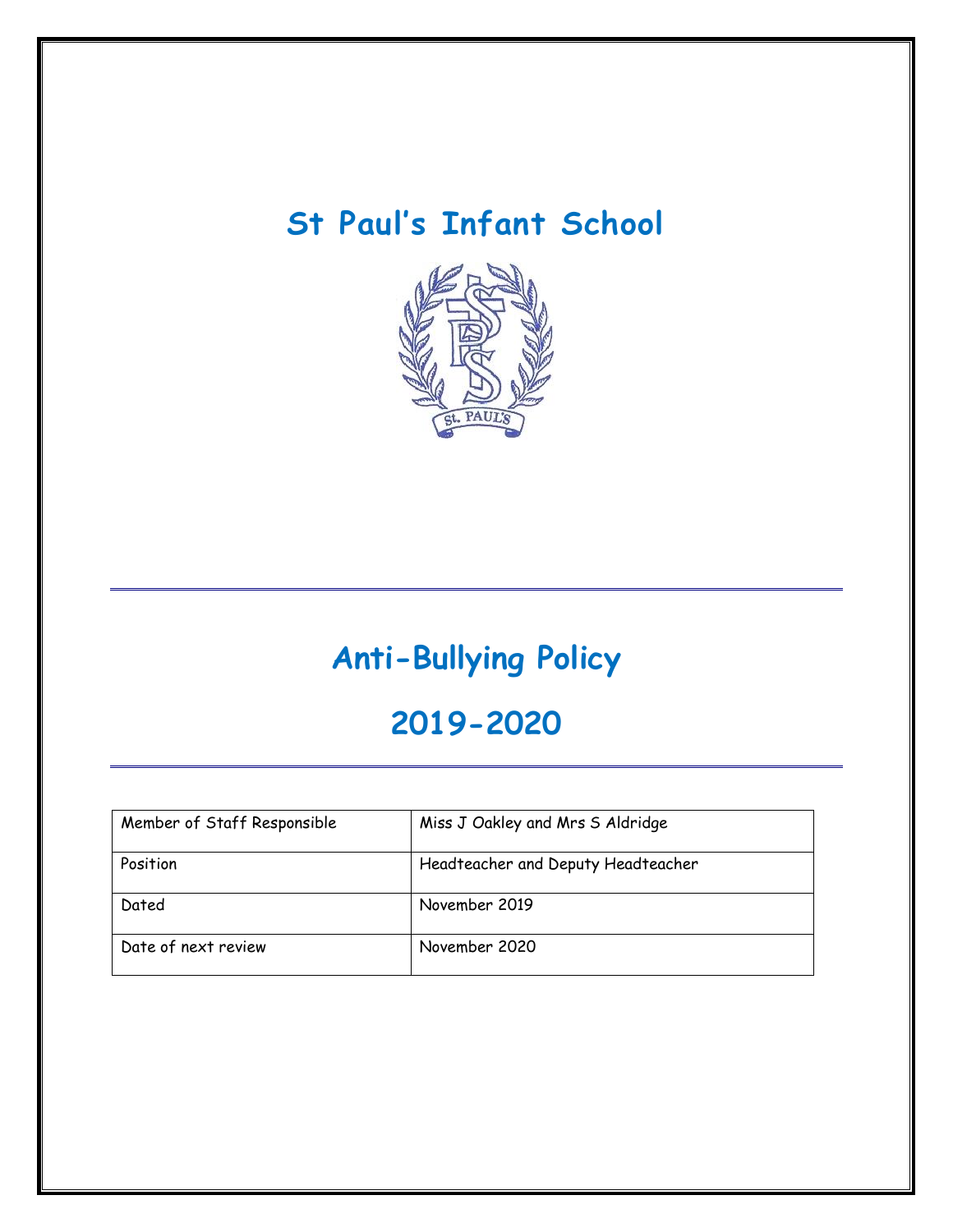### **Key Contact Personnel in School**

**Nominated Member of Leadership Staff Responsible for the policy: Miss J Oakley – Headteacher**

**Mrs S Aldridge – Deputy Head Teacher**

**Designated Safeguarding Lead (s):** 

**Miss J Oakley – Headteacher**

**Mrs S Aldridge – Deputy Head Teacher**

**Mrs K Burniston – Family Liaison Officer**

**Mrs S Bunce– Keystage One Lead and Class Teacher**

**Named Governor with lead responsibility: Mrs Ashley Crittenden**

**Date written: November 2019 Date agreed and ratified by Governing Body: Date of next review: November 2020**

**This policy will be reviewed at least annually, and following any concerns and/or updates to national and local guidance or procedures**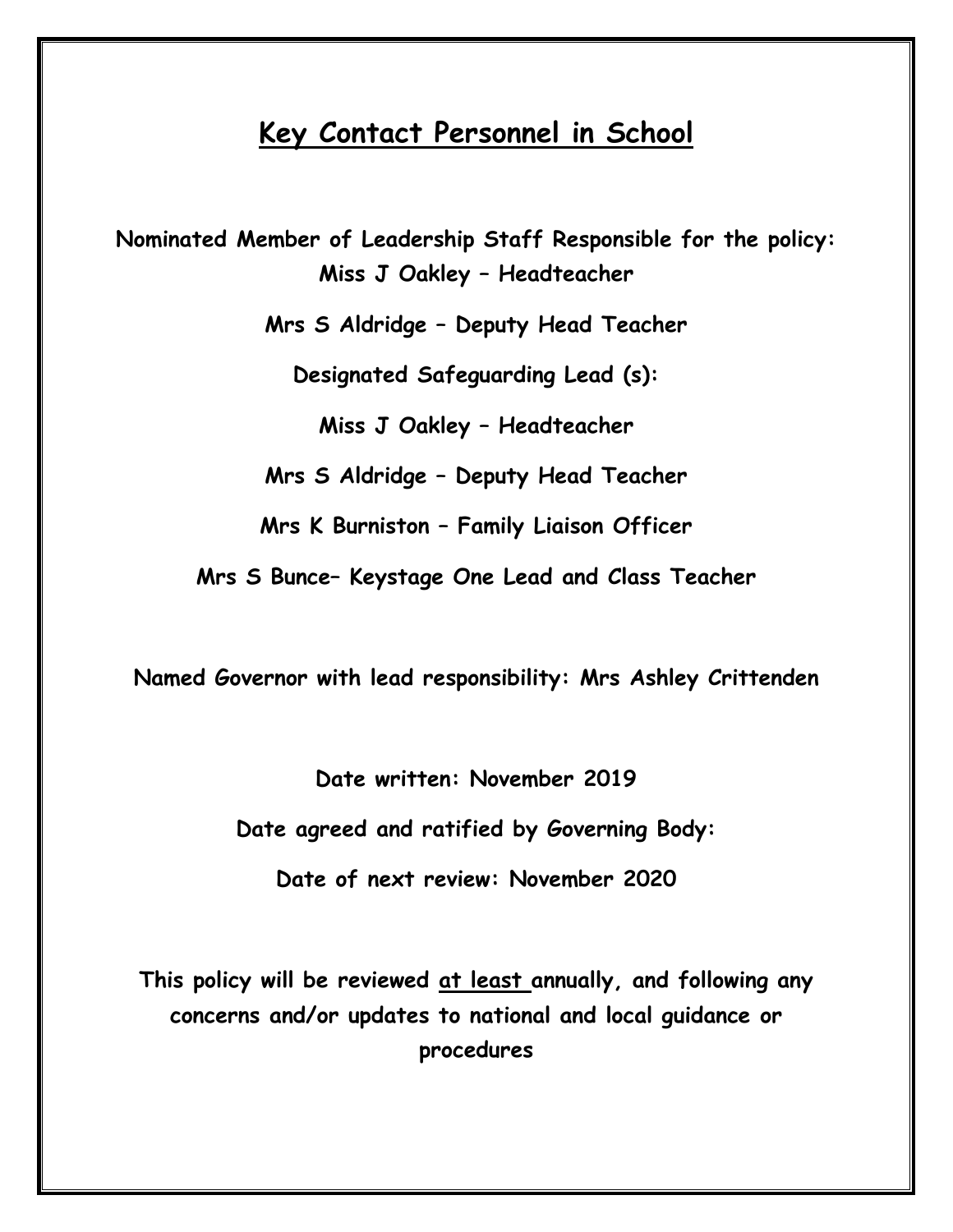#### **St Paul's infant School Anti-Bullying Policy**

This policy is based on DfE guidance "[Preventing and Tackling Bullying](file:///C:/Users/AssitA01/AppData/Local/Microsoft/Windows/Temporary%20Internet%20Files/Content.Outlook/ZQ0RB9FM/•%09https:/www.gov.uk/government/publications/preventing-and-tackling-bullying)" July 2017 and supporting documents. It also takes into account the DFE statutory quidance "Keeping Children [Safe in Education](https://www.gov.uk/government/publications/keeping-children-safe-in-education--2)" 2016. The school has read Childnet's "Cyberbullying: Understand, Prevent [and Respond: Guidance for Schools](file:///C:/Users/AssitA01/AppData/Local/Microsoft/Windows/Temporary%20Internet%20Files/Content.Outlook/ZQ0RB9FM/www.childnet.com/resources/cyberbullying-guidance-for-schools)".

#### **1) Policy objectives:**

- This policy outlines what St Paul's Infant school will do to prevent and tackle all forms of bullying.
- The policy has been adopted with the involvement of the whole school community.
- St Paul's Infant school is committed to developing an anti-bullying culture where the bullying of adults, children or young people is not tolerated in any form.

#### **2) Links with other school policies and practices**

- This policy links with a number of other school policies, practices and action plans including:
	- o Behaviour
	- o Complaints policy
	- o Child protection policy
	- o Confidentiality policy
	- o Online safety and Acceptable use policies (AUP)
	- o Curriculum policies, such as: PSHE, citizenship and computing
	- o Mobile phone and social media policies

#### **3) Links to legislation**

- There are a number of pieces of legislation which set out measures and actions for schools in response to bullying, as well as criminal and civil law. These may include (but are not limited to):
	- o The Education and Inspection Act 2006, 2011
	- o The Equality Act 2010
	- o The Children Act 1989
	- o Protection from Harassment Act 1997
	- o The Malicious Communications Act 1988
	- o Public Order Act 1986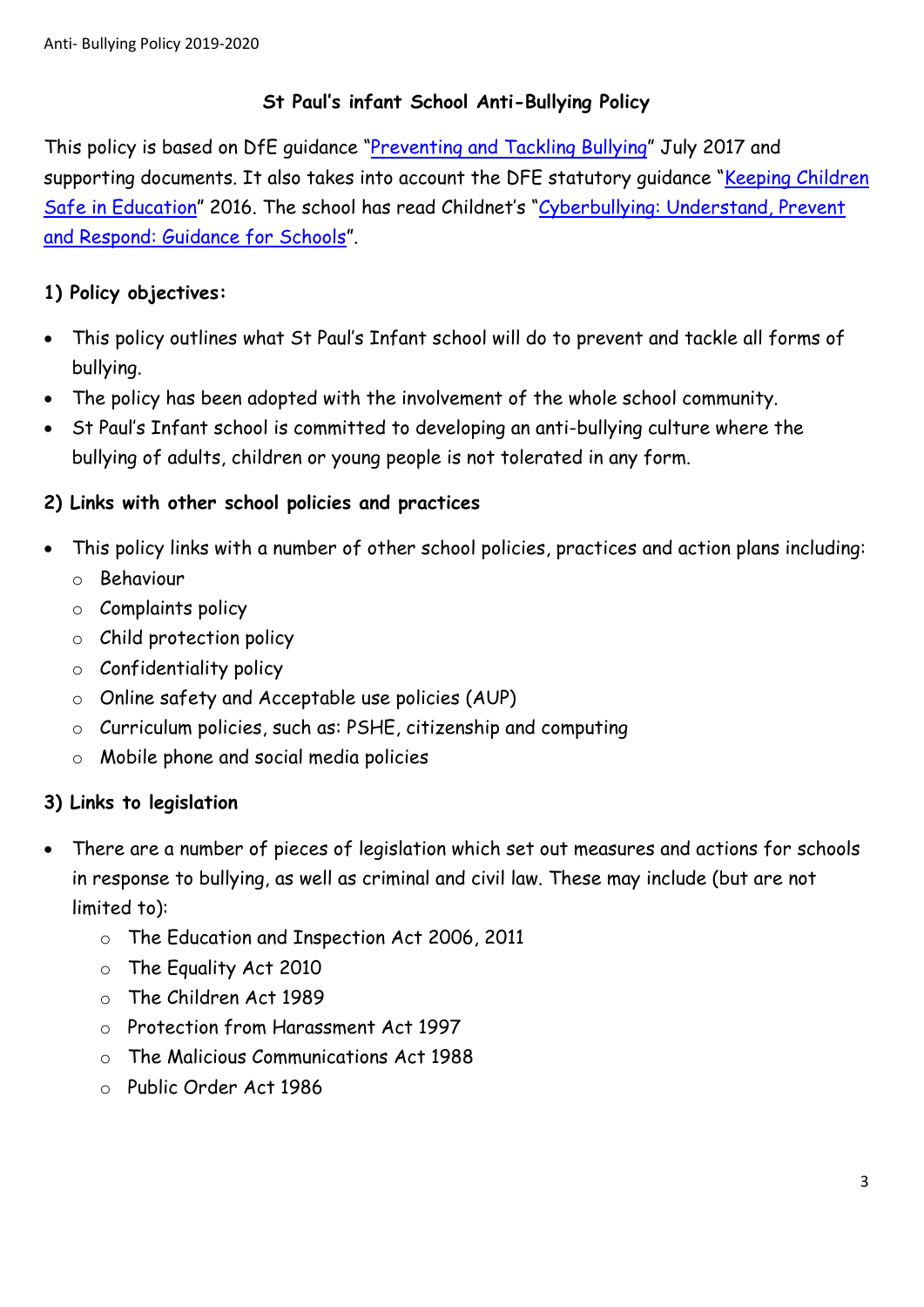#### **4) Responsibilities**

- $\circ$  It is the responsibility of:
- o The headteacher to communicate this policy to the school community, to ensure that disciplinary measures are applied fairly, consistently and reasonably, and that a member of the senior leadership team has been identified to take overall responsibility.
- o School Governors to take a lead role in monitoring and reviewing this policy.
- o All staff, including: governors, senior leadership, teaching and non-teaching staff, to support, uphold and implement this policy accordingly.
- o Parents/carers to support their children and work in partnership with the school.
- $\circ$  Pupils to abide by the policy.

#### **5) Definition of bullying**

- Bullying is "behaviour by an individual or a group, repeated over time that intentionally hurts another individual either physically or emotionally". (DfE "Preventing and Tackling Bullying", July 2017)
- o Bullying can include: name calling, taunting, mocking, making offensive comments; kicking; hitting; taking belongings; producing offensive graffiti; gossiping; excluding people from groups and spreading hurtful and untruthful rumours.
- o This includes the same unacceptable behaviours expressed online, sometimes called online or cyberbullying. This can include: sending offensive, upsetting and inappropriate messages by phone, text, instant messenger, through gaming, websites, social media sites and apps, and sending offensive or degrading photos or videos.
- o Bullying can be a form of peer on peer abuse and can be emotionally abusive; it can cause severe and adverse effects on children's emotional development.

#### **6) Forms of bullying covered by this policy**

- o Bullying can happen to anyone. This policy covers all types of bullying including:
- o Bullying related to race, religion, nationality or culture
- o Bullying related to SEND (Special Educational Needs or Disability)
- o Bullying related to appearance or physical/mental health conditions
- o Bullying related to sexual orientation (homophobic bullying)
- o Bullying of young carers, children in care or otherwise related to home circumstances
- o Sexist, sexual and transphobic bullying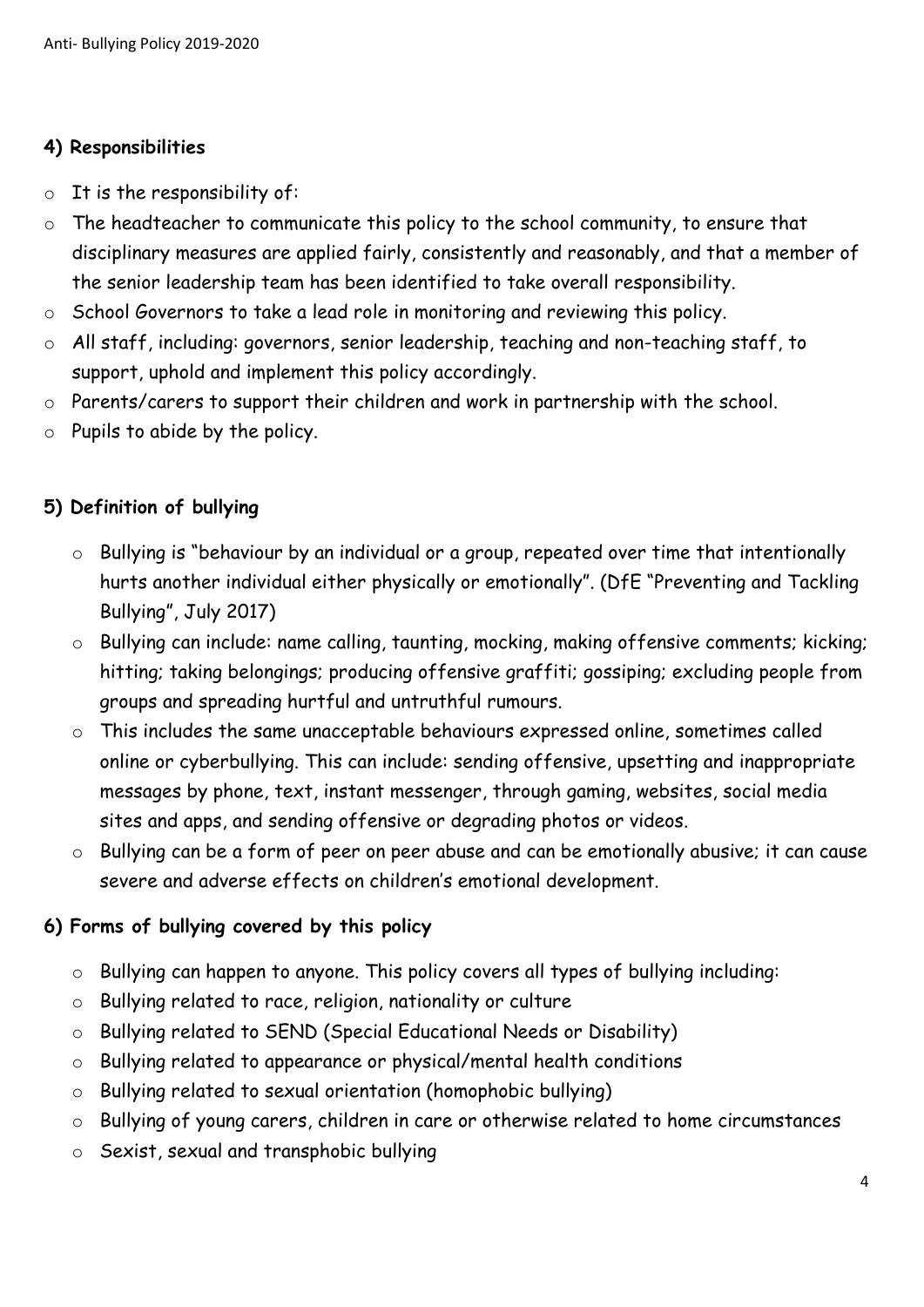o Bullying via technology, known as online or cyberbullying

#### **7) School ethos**

St Paul's Infant School community recognises that bullying, especially if left unaddressed, can have a devastating effect on individuals; it can create a barrier to learning and have serious consequences for mental wellbeing. By effectively preventing and tackling bullying, our schools can help to create safe, disciplined environment, where pupils are able to learn and fulfil their potential.

- *Our Community*:
	- o Monitors and reviews our anti-bullying policy and practice on a regular basis.
	- o Supports staff to promote positive relationships, to help prevent bullying.
	- o Recognises that some members of our community may be more vulnerable to bullying and its impact than others; being aware of this will help us to develop effective strategies to prevent bullying from happening and provide appropriate support, if required.
	- o Will intervene by identifying and tackling bullying behaviour appropriately and promptly.
	- o Ensures our pupils are aware that bullying concerns will be dealt with sensitively and effectively; that everyone should feel safe to learn and abide by the anti-bullying policy.
	- o Requires all members of the community to work with the school to uphold the antibullying policy.
	- o Reports back to parents/carers regarding concerns on bullying, dealing promptly with complaints.
	- o Seeks to learn from good anti-bullying practice elsewhere.
	- o Utilises support from the Local Authority and other relevant organisations when appropriate.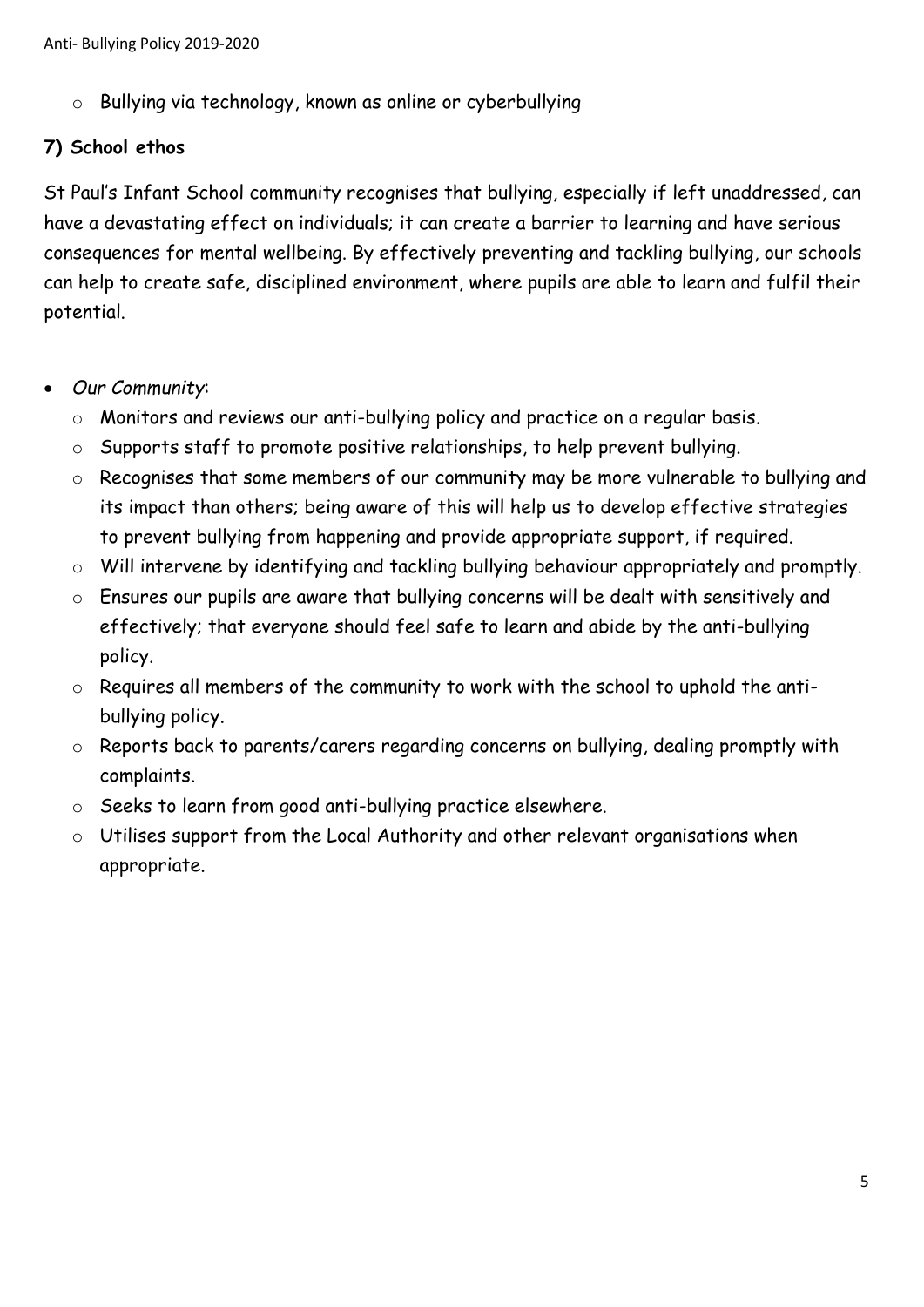#### **8) Responding to bullying**

The following steps may be taken when dealing with all incidents of bullying reported to the school:

- o If bullying is suspected or reported, the incident will be dealt with immediately by the member of staff who has been approached or witnessed the concern.
- $\circ$  The school will provide appropriate support for the person being bullied making sure they are not at risk of immediate harm and will involve them in any decision-making, as appropriate.
- o The headteacher/ designated safeguarding lead or another member of leadership staff will interview all parties involved.
- o The designated safeguarding lead will be informed of all bullying issues where there are safeguarding concerns.
- o The school will inform other staff members, and parents/ carers, where appropriate.
- o Sanctions (as identified within the school behaviour policy) and support for individuals will be implemented, in consultation with all parties concerned.
- o If necessary, other agencies may be consulted or involved, such as: the police (if a criminal offence has been committed) or other local services including early help or children's social care (if a child is felt to be at risk of significant harm).
- o Where the bullying takes place off school site or outside of normal school hours (including cyberbullying), the school will ensure that the concern is fully investigated. Appropriate action will be taken, including providing support and implementing sanctions in school in accordance with the school's behaviour policy.
- o A clear and precise account of the incident will be recorded by the school in accordance with existing procedures. This will include recording appropriate details regarding decisions and action taken.

#### *Cyberbullying*

- When responding to cyberbullying concerns, the school will:
	- o Act as soon as an incident has been reported or identified.
	- o Provide appropriate support for the person who has been cyberbullied and work with the person who has carried out the bullying to ensure that it does not happen again.
	- o Encourage the person being bullied to keep any evidence (screenshots) of the bullying activity to assist any investigation.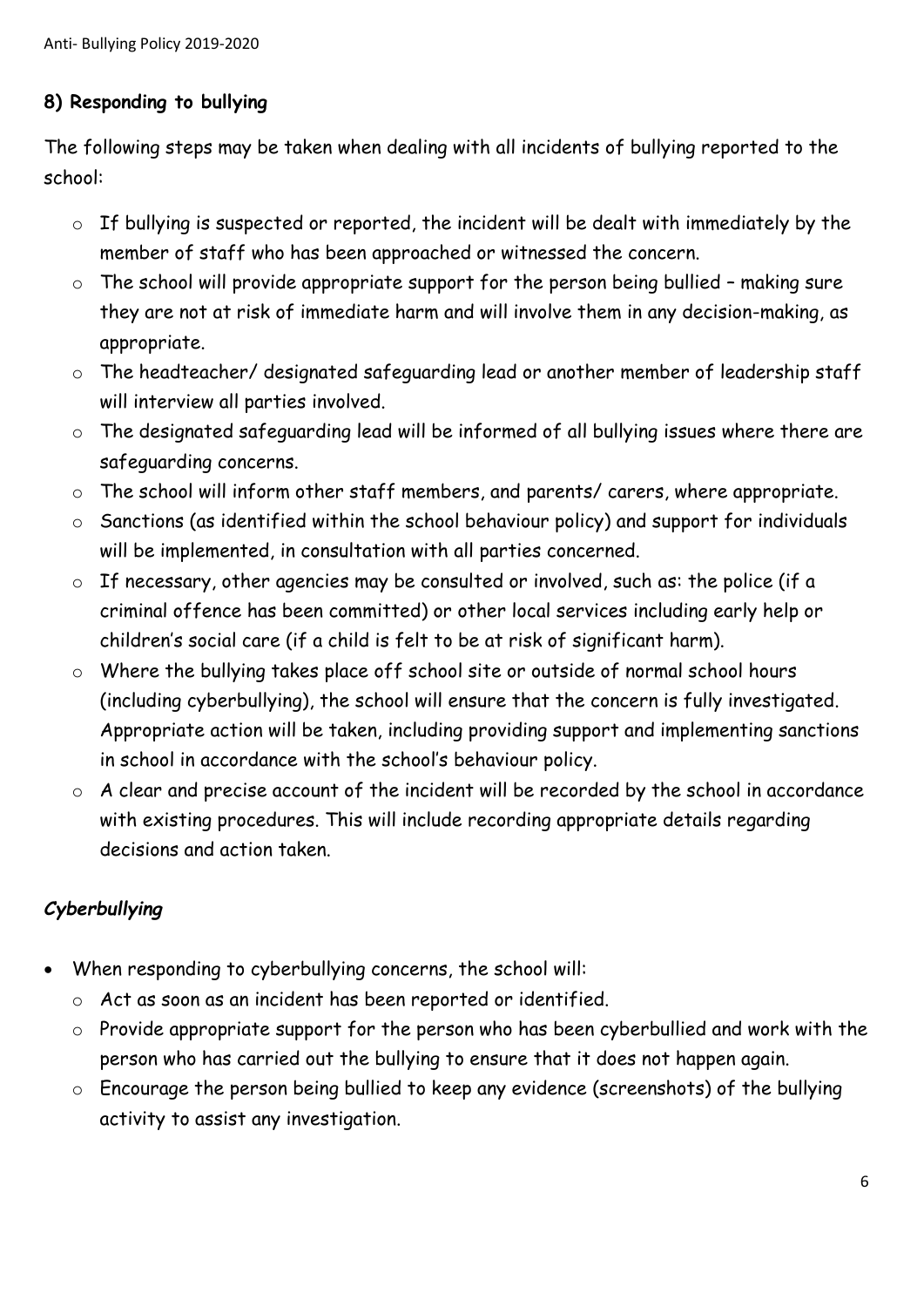- $\circ$  Take all available steps where possible to identify the person responsible. This may include:
	- **If** looking at use of the school systems;
	- **EXEDENTIFY** identifying and interviewing possible witnesses;
	- Contacting the service provider and the police, if necessary.
- o Work with the individuals and online service providers to prevent the incident from spreading and assist in removing offensive or upsetting material from circulation. This may include:
	- Support reports to a service provider to remove content if those involved are unable to be identified or if those involved refuse to or are unable to delete content.
	- Confiscating and searching pupils' electronic devices, such as mobile phones, in accordance with the law and also the school searching and confiscation policy. (**Note:** Schools should ensure they access the DfE '[Searching, screening and](https://www.gov.uk/government/publications/searching-screening-and-confiscation)  [confiscation at school'](https://www.gov.uk/government/publications/searching-screening-and-confiscation) and [Childnet](http://www.childnet.com/resources/cyberbullying-guidance-for-schools) Cyberbullying guidance to ensure that the schools powers are used proportionately and lawfully)
	- Requesting the deletion of locally-held content and content posted online if they contravene school behavioural policies.
- o Ensure that sanctions are applied to the person responsible for the cyberbullying; the school will take steps to change the attitude and behaviour of the bully, as well as ensuring access to any additional help that they may need.
- o Inform the police if a criminal offence has been committed.
- o Provide information to staff and pupils regarding steps they can take to protect themselves online. This may include:
	- advising those targeted not to retaliate or reply;
	- **Peroviding advice on blocking or removing people from contact lists;**
	- helping those involved to think carefully about what private information they may have in the public domain.

#### *Supporting pupils*

*Pupils who have been bullied will be supported by:*

- o Reassuring the pupil and providing continuous support.
- o Offering an immediate opportunity to discuss the experience with their teacher, the designated safeguarding lead, or a member of staff of their choice.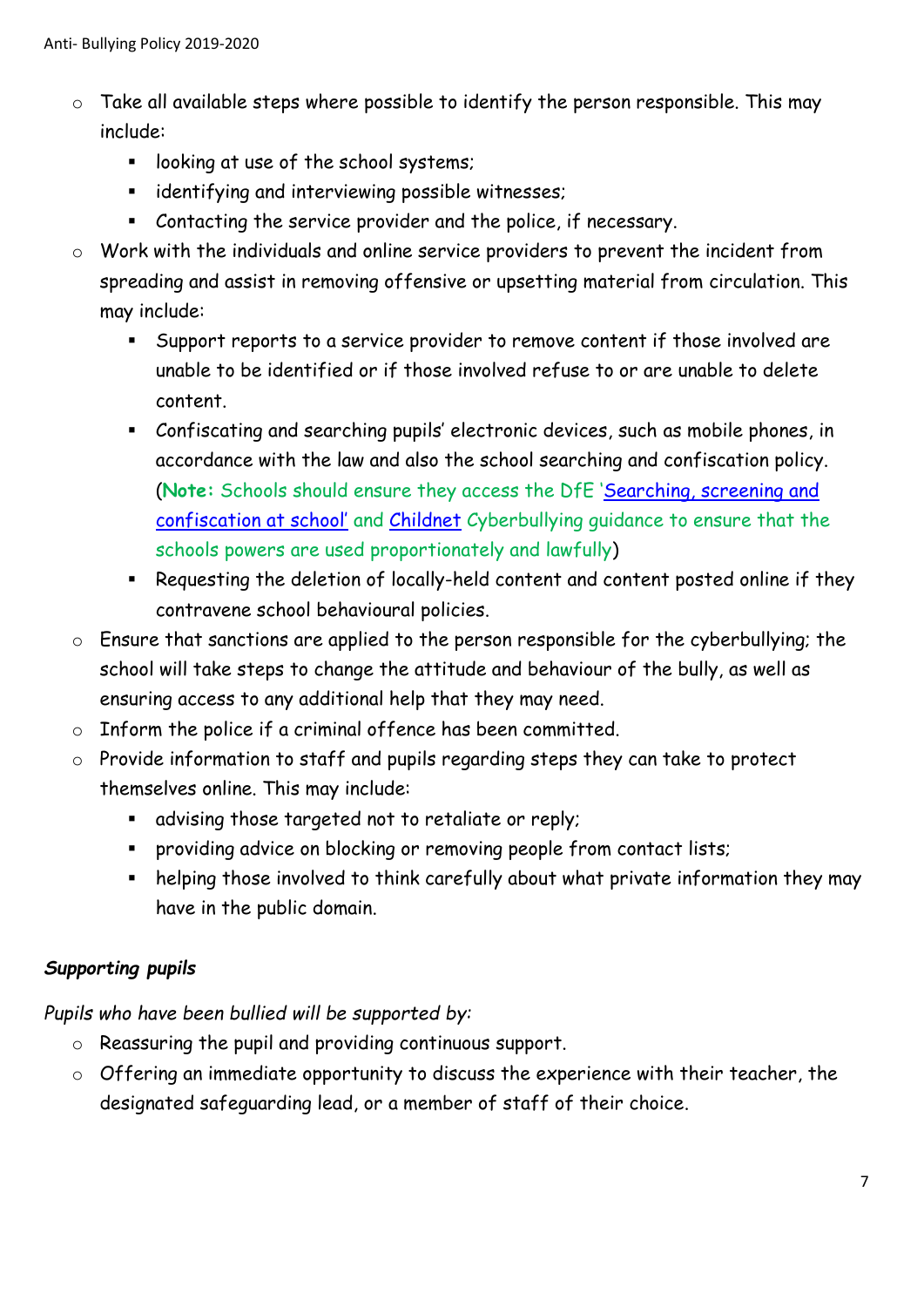- o Being advised to keep a record of the bullying as evidence and discuss how respond to concerns and build resilience as appropriate.
- o Working towards restoring self-esteem and confidence.
- o Providing ongoing support; this may include: working and speaking with staff, offering formal counselling, engaging with parents and carers.
- o Where necessary, working with the wider community and local/national organisations to provide further or specialist advice and guidance; this could include support through Early Help or Specialist Children's Services, or support through Child and Adolescent Mental Health Services (CAMHS).

#### *Pupils who have perpetrated the bullying will be helped by:*

- o Discussing what happened, establishing the concern and the need to change.
- o Informing parents/carers to help change the attitude and behaviour of the child.
- o Providing appropriate education and support regarding their behaviour or actions.
- o If online, requesting that content be removed and reporting accounts/content to service provider.
- o Sanctioning, in line with school behaviour/discipline policy; this may include official warnings, detentions, removal of privileges (including online access when encountering cyberbullying concerns), and fixed-term or permanent exclusions.
- o Where necessary, working with the wider community and local/national organisations to provide further or specialist advice and guidance; this may include involvement from the Police or referrals to Early Help, Specialist Children's Services, or Child and Adolescent Mental Health Services (CAMHS) as appropriate.

**Supporting adults** Our school takes measures to prevent and tackle bullying among pupils; however, it is equally important to recognise that bullying of staff and parents, whether by pupils, parents or other staff members, is unacceptable.

*Adults (staff and parents) who have been bullied or affected will be supported by:*

- o Offering an immediate opportunity to discuss the concern with the designated safeguarding lead, a senior member of staff and/or the headteacher.
- o Advising them to keep a record of the bullying as evidence and discuss how to respond to concerns and build resilience, as appropriate.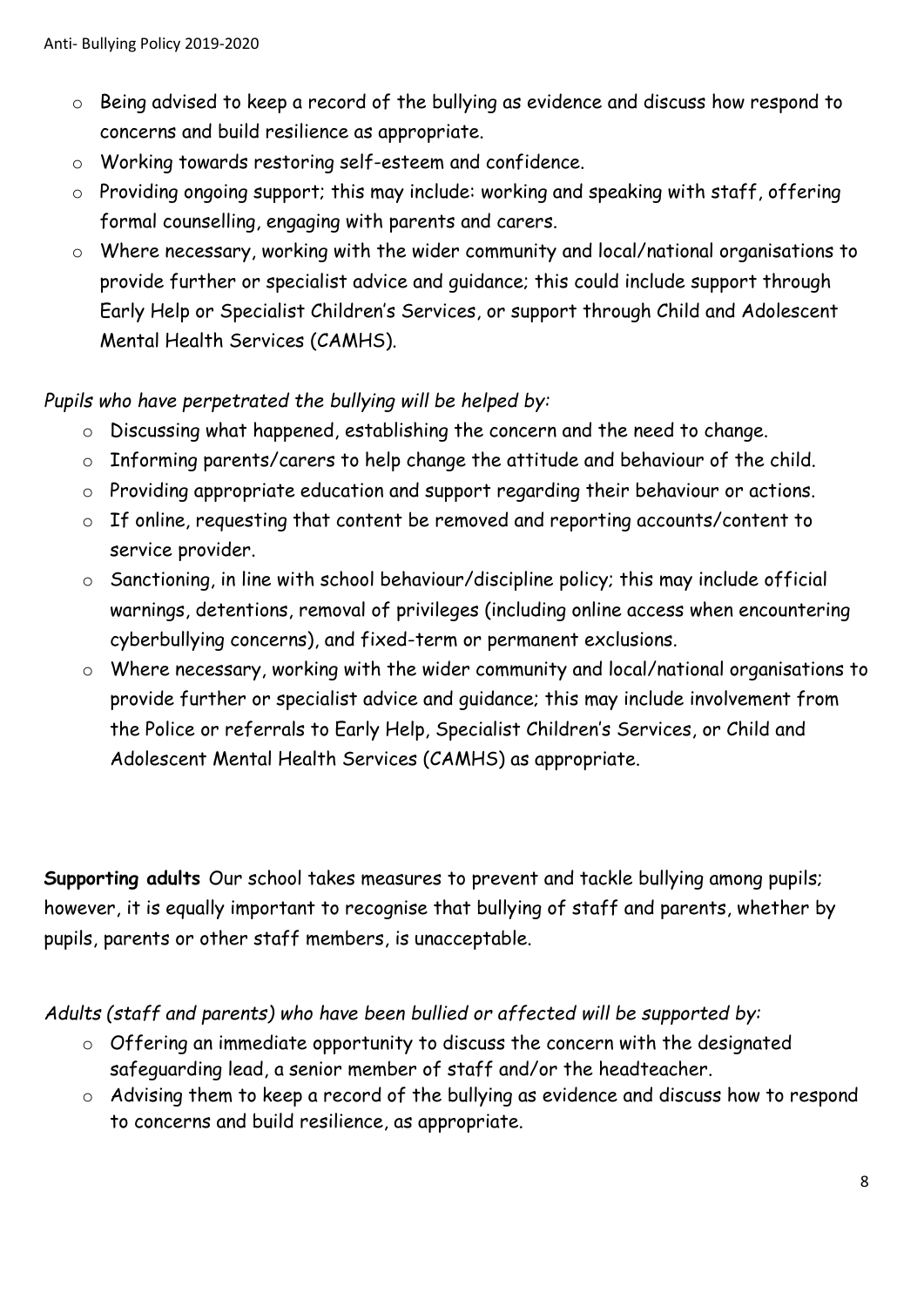- o Where the bullying takes place off school site or outside of normal school hours (including online), the school will still investigate the concern and ensure that appropriate action is taken in accordance with the schools behaviour and discipline policy.
- o Reporting offensive or upsetting content and/or accounts to the service provider, where the bullying has occurred online.
- o Reassuring and offering appropriate support.
- o Working with the wider community and local/national organisations to provide further or specialist advice and guidance.

*Adults (staff and parents) who have perpetrated the bullying will be helped by:*

- o Discussing what happened with a senior member of staff and/or the headteacher to establish the concern.
- o Establishing whether a legitimate grievance or concern has been raised and signposting to the school's official complaints procedures.
- o If online, requesting that content be removed.
- o Instigating disciplinary, civil or legal action as appropriate or required.

*Note: Specific guidance is available for school leaders regarding dealing with complaints made on social networking sites by parents/carers: [www.kelsi.org.uk/child-protection-and](http://www.kelsi.org.uk/child-protection-and-safeguarding/e-safety)[safeguarding/e-safety](http://www.kelsi.org.uk/child-protection-and-safeguarding/e-safety)*

#### **9) Preventing bullying**

#### *Environment*

The whole school community will:

- o Create and support an inclusive environment which promotes a culture of mutual respect, consideration and care for others, which will be upheld by all.
- o Recognise that bullying can be perpetrated or experienced by any member of the community, including adults and children (peer on peer abuse).
- o Openly discuss differences between people that could motivate bullying, such as: religion, ethnicity, disability, gender, sexuality or appearance related difference. Also children with different family situations, such as looked after children or those with caring responsibilities.
- o Challenge practice and language which does not uphold the values of tolerance, nondiscrimination and respect towards others.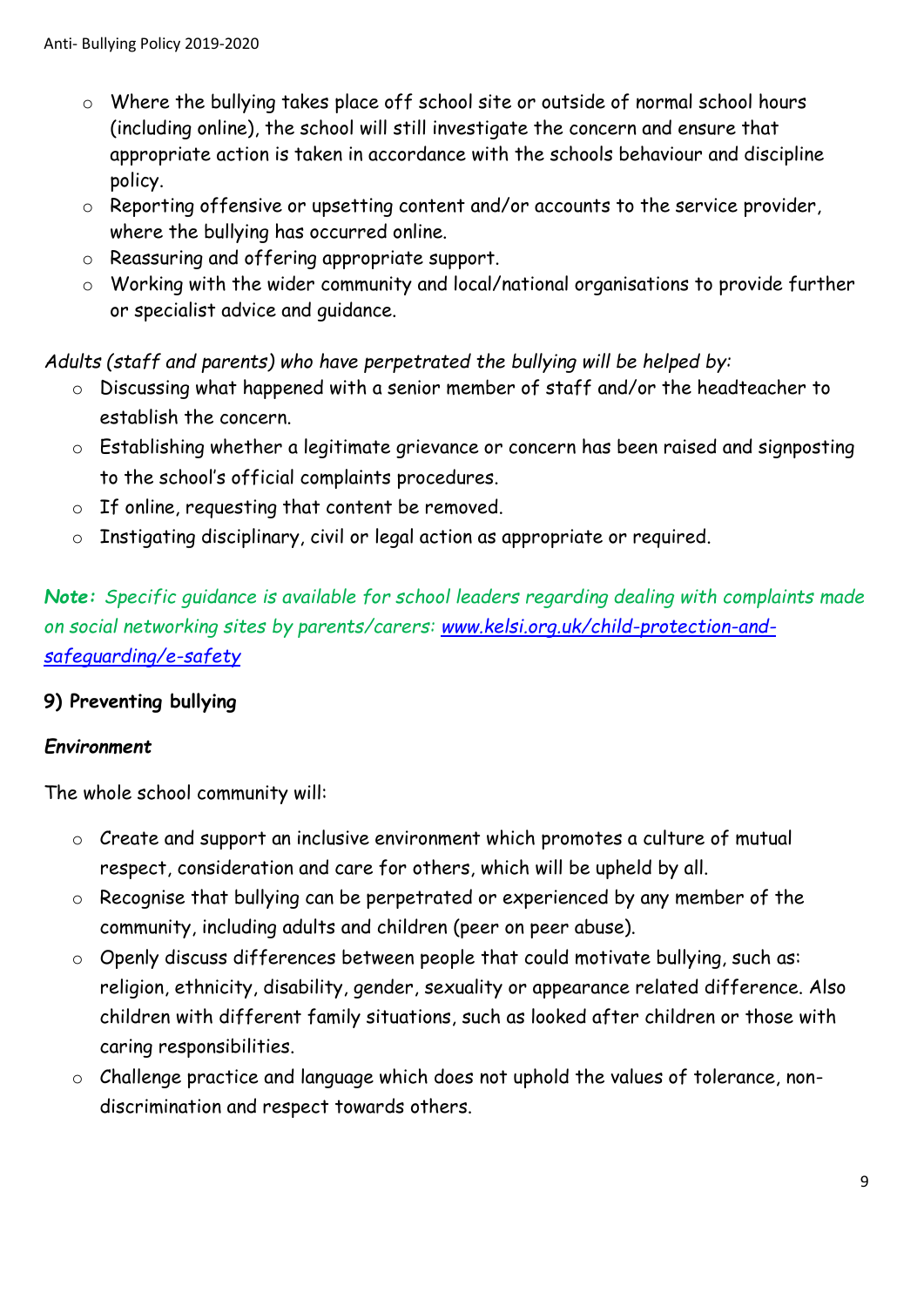- o Be encouraged to use technology, especially mobile phones and social media positively and responsibly.
- o Work with staff, the wider community and outside agencies to prevent and tackle concerns including all forms of prejudice-driven bullying.
- o Actively create "safe spaces" for vulnerable children and young people.
- o Celebrate success and achievements to promote and build a positive school ethos.

#### *Policy and Support*

- The whole school community will:
	- o Provide a range of approaches for pupils, staff and parents/carers to access support and report concerns.
	- o Regularly update and evaluate our practice to take into account the developments of technology and provide up-to-date advice and education to all members of the community regarding positive online behaviour.
	- o Take appropriate, proportionate and reasonable action, in line with existing school policies, for any bullying bought to the schools attention, which involves or effects pupils, even when they are not on school premises; for example, when using school transport or online, etc.
	- o Implement appropriate disciplinary sanctions; the consequences of bullying will reflect the seriousness of the incident, so that others see that bullying is unacceptable.
	- o Use a variety of techniques to resolve the issues between those who bully, and those who have been bullied.

#### *Education and Training*

- The school community will:
	- o Train all staff, including: teaching staff, support staff (e.g. administration staff, lunchtime support staff and site support staff) and pastoral staff, to identify all forms of bullying and take appropriate action, following the school's policy and procedures (including recording and reporting incidents).
	- o Consider a range of opportunities and approaches for addressing bullying throughout the curriculum and other activities, such as: through displays, assemblies, peer support, the school/student council, etc.
	- o Provide systematic opportunities to develop pupils' social and emotional skills, including building their resilience and self-esteem.

#### **10) Involvement of pupils**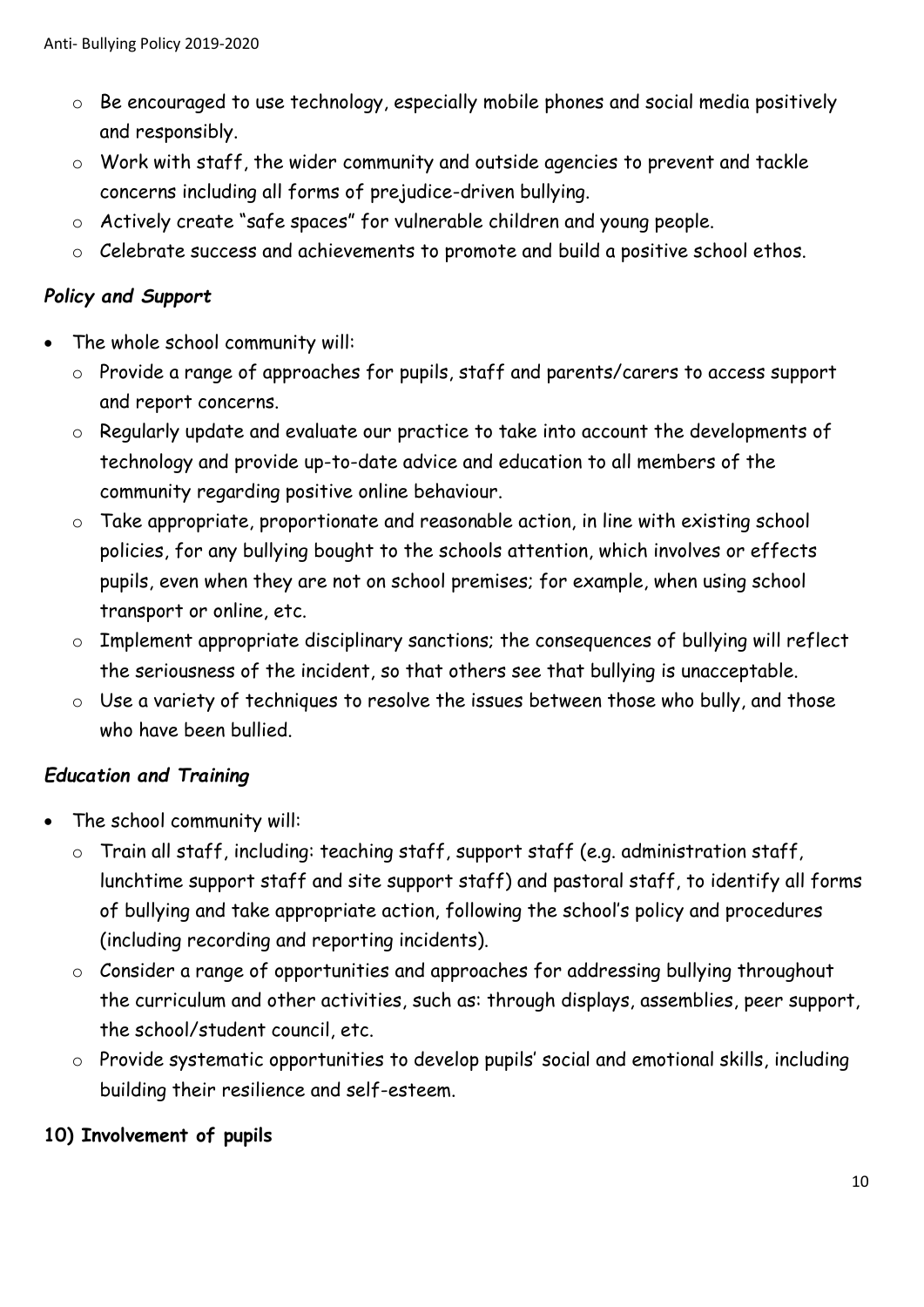#### *We will:*

- o Involve pupils in policy writing and decision making, to ensure that they understand the school's approach and are clear about the part they have to play to prevent bullying.
- o Regularly canvas children and young people's views on the extent and nature of bullying.
- o Ensure that all pupils know how to express worries and anxieties about bullying.
- o Ensure that all pupils are aware of the range of sanctions which may be applied against those engaging in bullying.
- o Involve pupils in anti-bullying campaigns in schools and embedded messages in the wider school curriculum.
- o Publicise the details of internal support, as well as external helplines and websites.
- o Offer support to pupils who have been bullied and to those who are bullying in order to address the problems they have.

#### **11) Involvement and liaison with parents and carers**

#### *We will:*

- o Take steps to involve parents and carers in develop policies and procedures, to ensure they are aware that the school does not tolerate any form of bullying.
- o Make sure that key information about bullying (including policies and named points of contact) is available to parents/carers in a variety of formats.
- o Ensure all parents/carers know who to contact if they are worried about bullying and where to access independent advice.
- o Work with all parents/carers and the local community to address issues beyond the school gates that give rise to bullying.
- o Ensure that parents work with the school to role model positive behaviour for pupils, both on and offline.
- o Ensure all parents/carers know about our complaints procedure and how to use it effectively, to raise concerns in an appropriate manner.

#### **12) Monitoring and review: putting policy into practice**

- o The school will ensure that they regularly monitor and evaluate mechanisms to ensure that the policy is being consistently applied.
- o Any issues identified will be incorporated into the school's action planning.
- o The headteacher will be informed of bullying concerns, as appropriate.
- o The named Governor for bullying will report on a regular basis to the governing body on incidents of bullying, including outcomes.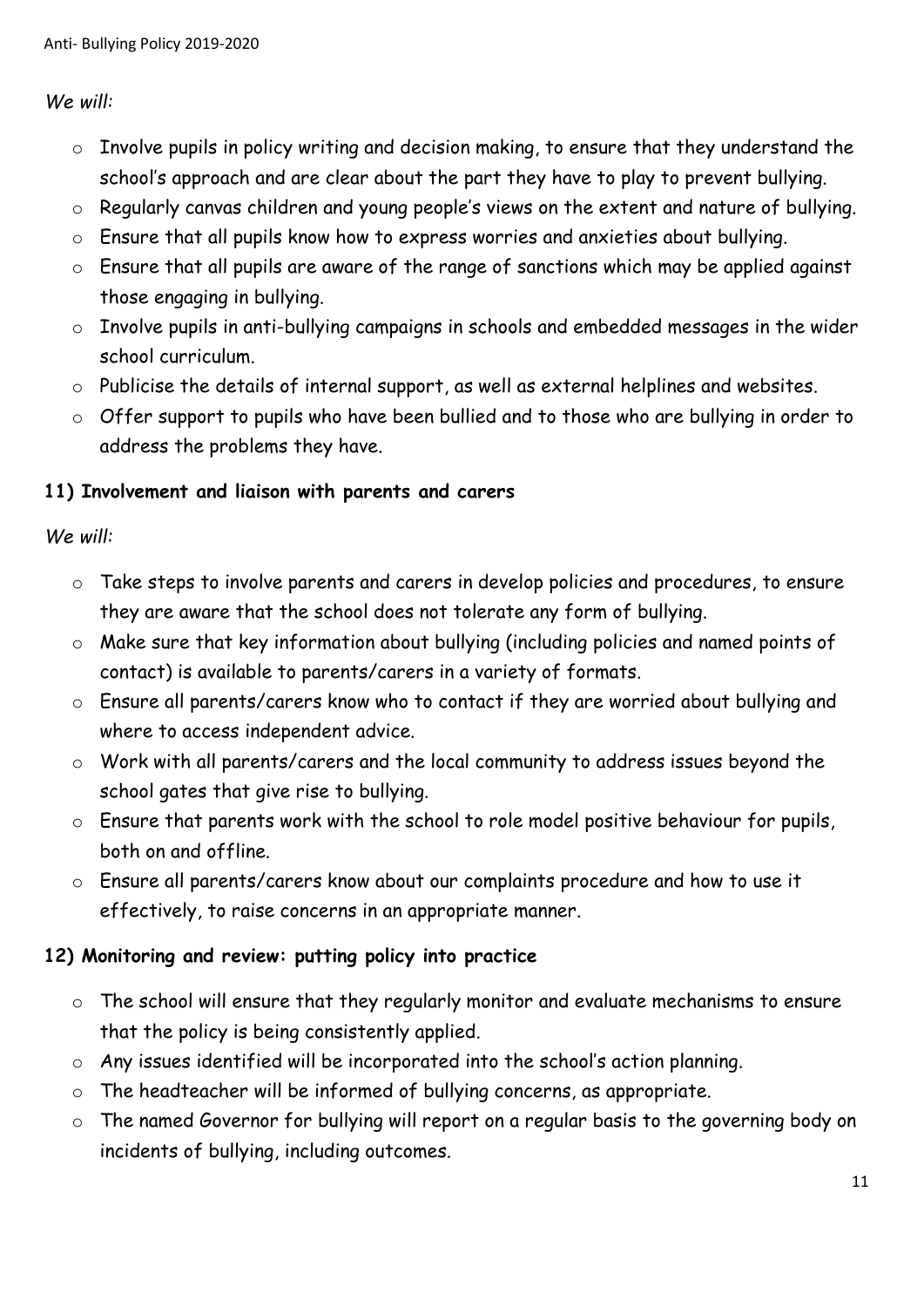#### **13) Useful links and supporting organisations**

- o Anti-Bullying Alliance: [www.anti-bullyingalliance.org.uk](http://www.anti-bullyingalliance.org.uk/)
- o Childline: [www.childline.org.uk](http://www.childline.org.uk/)
- o Family Lives: [www.familylives.org.uk](http://www.familylives.org.uk/)
- o Kidscape: [www.kidscape.org.uk](http://www.kidscape.org.uk/)
- o MindEd: [www.minded.org.uk](http://www.minded.org.uk/)
- o NSPCC: [www.nspcc.org.uk](http://www.nspcc.org.uk/)
- o The BIG Award: [www.bullyinginterventiongroup.co.uk/index.php](https://www.bullyinginterventiongroup.co.uk/index.php)
- o PSHE Association: [www.pshe-association.org.uk](http://www.pshe-association.org.uk/)
- o Restorative Justice Council: [www.restorativejustice.org.uk](http://www.restorativejustice.org.uk/)
- o The Diana Award: [www.diana-award.org.uk](http://www.diana-award.org.uk/)
- o Victim Support: [www.victimsupport.org.uk](http://www.victimsupport.org.uk/)
- o Young Minds: [www.youngminds.org.uk](http://www.youngminds.org.uk/)
- o Young Carers: [www.youngcarers.net](http://www.youngcarers.net/)
- o The Restorative Justice Council: [www.restorativejustice.org.uk/restorative-practice](http://www.restorativejustice.org.uk/restorative-practice-schools)[schools](http://www.restorativejustice.org.uk/restorative-practice-schools)
	- o **SEND**
	- o Changing Faces: [www.changingfaces.org.uk](http://www.changingfaces.org.uk/)
	- o Mencap: [www.mencap.org.uk](http://www.mencap.org.uk/)
	- o Anti-Bullying Alliance Cyberbullying and children and young people with SEN and disabilities: [www.cafamily.org.uk/media/750755/cyberbullying\\_and\\_send\\_-](http://www.cafamily.org.uk/media/750755/cyberbullying_and_send_-_module_final.pdf) [\\_module\\_final.pdf](http://www.cafamily.org.uk/media/750755/cyberbullying_and_send_-_module_final.pdf)
	- o DfE: SEND code of practice: [www.gov.uk/government/publications/send-code-of](https://www.gov.uk/government/publications/send-code-of-practice-0-to-25)[practice-0-to-25](https://www.gov.uk/government/publications/send-code-of-practice-0-to-25)
	- o **Cyberbullying**
	- o Childnet International: [www.childnet.com](http://www.childnet.com/)
	- o Digizen: [www.digizen.org](http://www.digizen.org/)
	- o Internet Watch Foundation: [www.iwf.org.uk](http://www.iwf.org.uk/)
	- o Think U Know: [www.thinkuknow.co.uk](http://www.thinkuknow.co.uk/)
	- o UK Safer Internet Centre: [www.saferinternet.org.uk](http://www.saferinternet.org.uk/)
	- o The UK Council for Child Internet Safety (UKCCIS) [www.gov.uk/government/groups/uk](http://www.gov.uk/government/groups/uk-council-for-child-internet-safety-ukccis)[council-for-child-internet-safety-ukccis](http://www.gov.uk/government/groups/uk-council-for-child-internet-safety-ukccis)